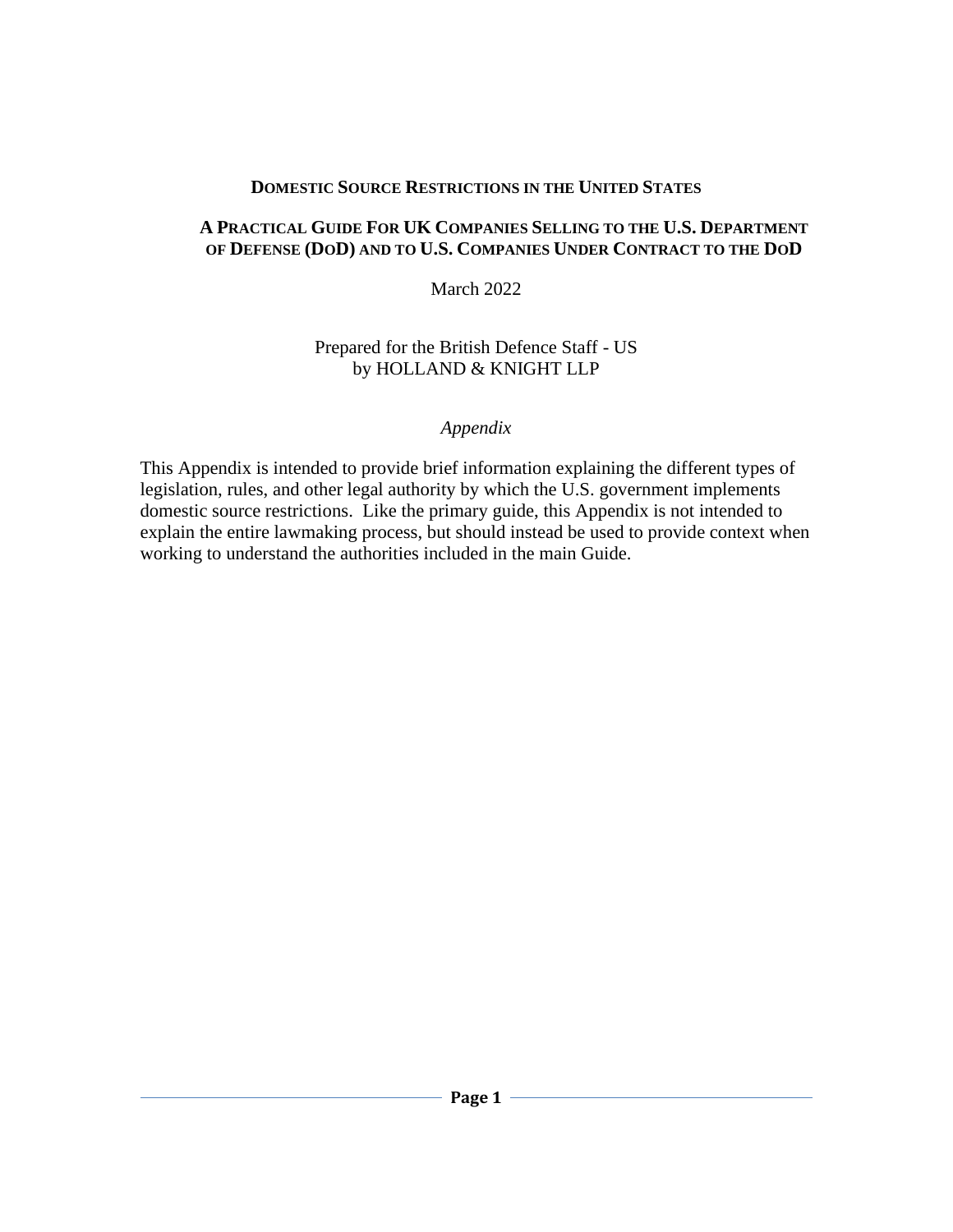## **A. ACTS OF CONGRESS**

## **1. Generally**

*RELEVANT DOMESTIC SOURCE RESTRICTIONS:* Buy American Act, Trade Agreements Act, Infrastructure Investment and Jobs Act, Berry Amendment, Section 2534 Miscellaneous Goods, Jones Act, Specialty Metals Provision.

Nearly all domestic source restrictions in the United States stem from an Act of Congress. After Congress passes legislation, the restriction (or exceptions to the restriction) may be implemented through regulations, rules, or agency policy. A full explanation of the procedure and rules applicable to passing legislation is truly the subject of entire books. Important here is understanding that the timeline for passing legislation through Congress is often measured in months or years. Especially in today's political climate, new legislation faces hurdles at nearly every step of the process. And, even once legislation passes, there is often a lag before implementation or enforcement begins.

Specific acts of Congress can be tracked using this website:<https://www.congress.gov/>

# **2. NDAAs**

# *RELEVANT DOMESTIC SOURCE RESTRICTION*: NDAAS

Each year, usually in December, Congress passes a National Defense Authorization Act, which funds the Department of Defense for the year ahead and includes broader policies and directives for U.S. government agencies. The yearly NDAA is a unique act of Congress, as it operates on a more predictable legislative schedule. Often, the NDAA is an opportunity for interested members of the public to engage in the legislative process for specific end goals. That being said, advocating for a specific inclusion in an NDAA is a long and demanding process, often requiring engagement for much of the year. As previewed in the primary Guide, domestic source restrictions, including an emphasis on "Made in America" products and prohibitions on the use of certain Chinese tech, have featured heavily in recent NDAAs.

## **B. REGULATIONS**

*RELEVANT DOMESTIC SOURCE RESTRICTIONS:* FAR, DFAR, Code of Federal Regulations

Regulations are the more detailed rules that U.S. government agencies publish to implement and explain the process behind acts of Congress. Sometimes, Congress will give the executive branch agency wide discretion by passing a law with general language, and the agency will have significant latitude in how it implements the act. Other times, Congress itself will decide the details of a program and those details will be included in the act.

As compared to acts of Congress, regulations are much more fluid and can undergo more frequent revisions. When agencies propose or issue new regulations, they are published in the Federal Register. Often, for new or modified rules, there is a comment period during